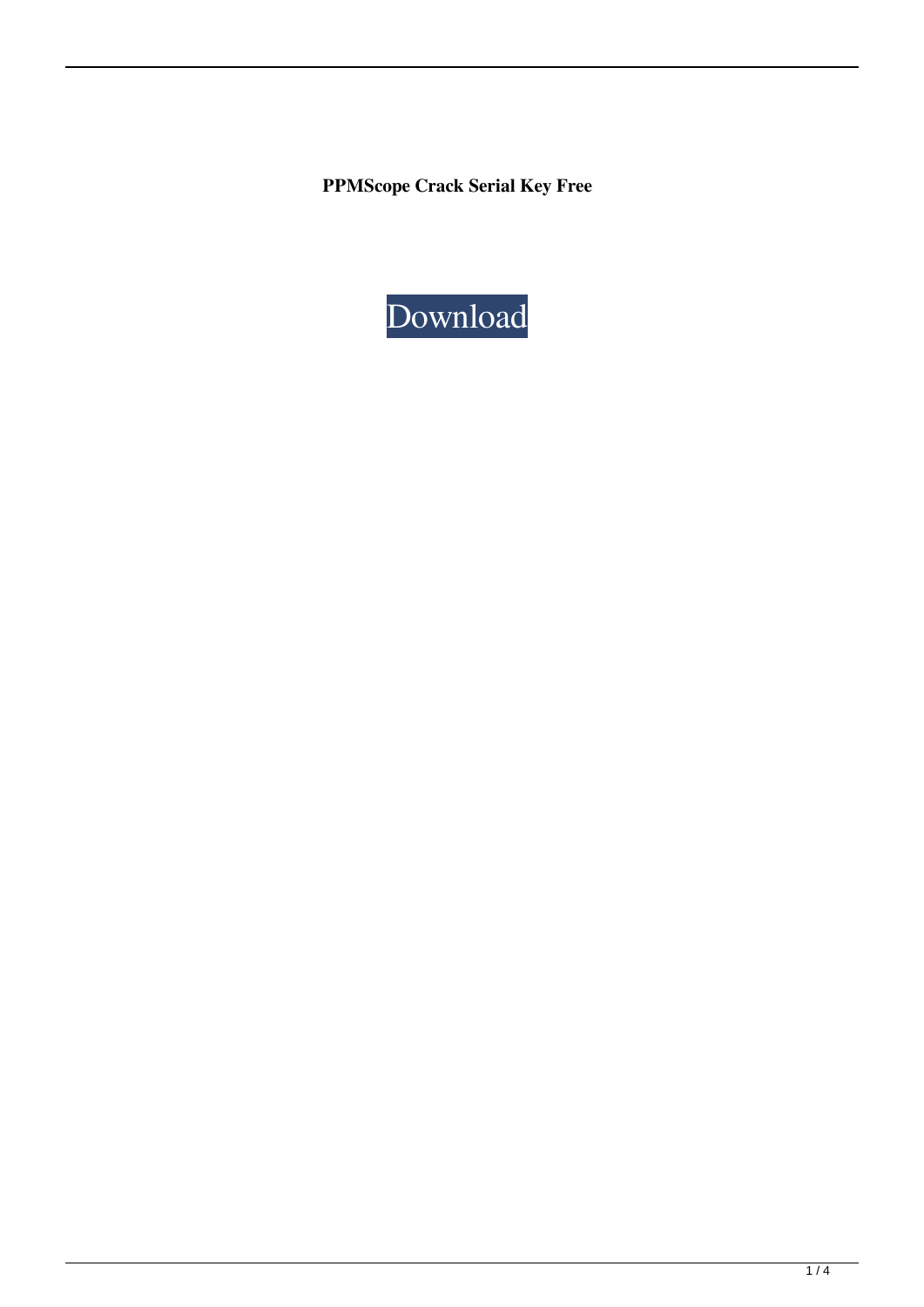## **PPMScope Full Version Download PC/Windows**

The design requires a microcontroller with 4 digital inputs and a few analog inputs There are 3 buttons: Volume up/down Brightness/Contrast Wideband selection The volume control is adjustable from -20 to +30 in 0.5dB steps The brightness and contrast control are also adjustable from -20 to +20 in 0.5dB steps The wideband frequency selection is between +10kHz and -10kHz in 5MHz steps There is a single cap of 5pF for the DC block and a single 220pF cap for the antenna coupling The dc block is 25pF The scope has a measurement gain setting of 60dB The scope has a dual vertical amplifier The left amplifier has a setting of -4dB The right amplifier has a setting of +6dB The input source has a 50 ohm setting The signal out has a gain of 1 with a bandwidth of 10MHz The scope has a range of 0 to -1 volt on a 5 volt power supply The signal out works up to at least 3 volts on a 5 volt power supply The signal out provides two output signals to a 20 pin DIL socket PCMCIA Card The scope is designed to fit into a slot in a PCI card for use as a measurement instrument. There is a slot for the memory card but no slot for the PCI card The card contains the components and code to operate the PPMScope Crack. The PCMCIA slot is designed for a 16MB memory card. With a good design, the memory size could be expanded and a larger memory card could be used. External links: PPMScope site on GitHub PPMScope firmware and source code PPMScope on TechPortal picscope on Github Category:Digital oscilloscopesElections in San Marino Elections in San Marino gives information on election and election results in San Marino. San Marino has a multi-party system with several political parties. Electoral system San Marino has a tworound system, with the percentage of votes needed in the second round of 30.5% to avoid a third round. President The President of San Marino is directly elected by the people. Latest election 2013 presidential election 2011 presidential election 2009 presidential election 2007 presidential election 2003 presidential election

# **PPMScope Crack+ Download**

The PPMScope is a low cost (about \$15) instrument capable of a maximum resolution of 1M sample/sec. The PPMScope uses a small, single chip MCU running a 20MHz clock, which is a good compromise for both size and cost. The sample rate is determined by the RC oscillator and is specified as 5MHz/40 = 125 ksamples/sec. Because the oscillator runs at a fixed rate the user does not need to worry about setting timing for different samples. The sample data is stored on an external SPI Flash memory chip (not included). Data can be written and read using any SPI Flash reader and SPI Flash programmer. The module is comprised of a 16 channel scope which can operate as a continuous trace or as a real time trigger. A trigger may be defined as the setting of a pin from an interrupt controller which causes the software to execute a program when a trigger condition is met. The trigger may be pre defined by the user or may be programmed by the user. This can be accomplished by the user by programing a pin from the microcontroller to interrupt the program at a pre set time. A digital filter and scale are provided to allow the user to adjust the display without impacting the input resolution. A diode detector can be used to capture the input signal into the sample buffer without needing to set a trigger. The user may view up to 8 analog lines at one time. The total memory available is  $(2)$  x  $(8)$  = 16 lines. The storage is chosen to maximize a user's ability to see multiple signals on a screen while still leaving room for other functions. Although a more complex and costly design, some of the functions can be achieved with the use of additional hardware. The oscilloscope includes the following functions: 81e310abbf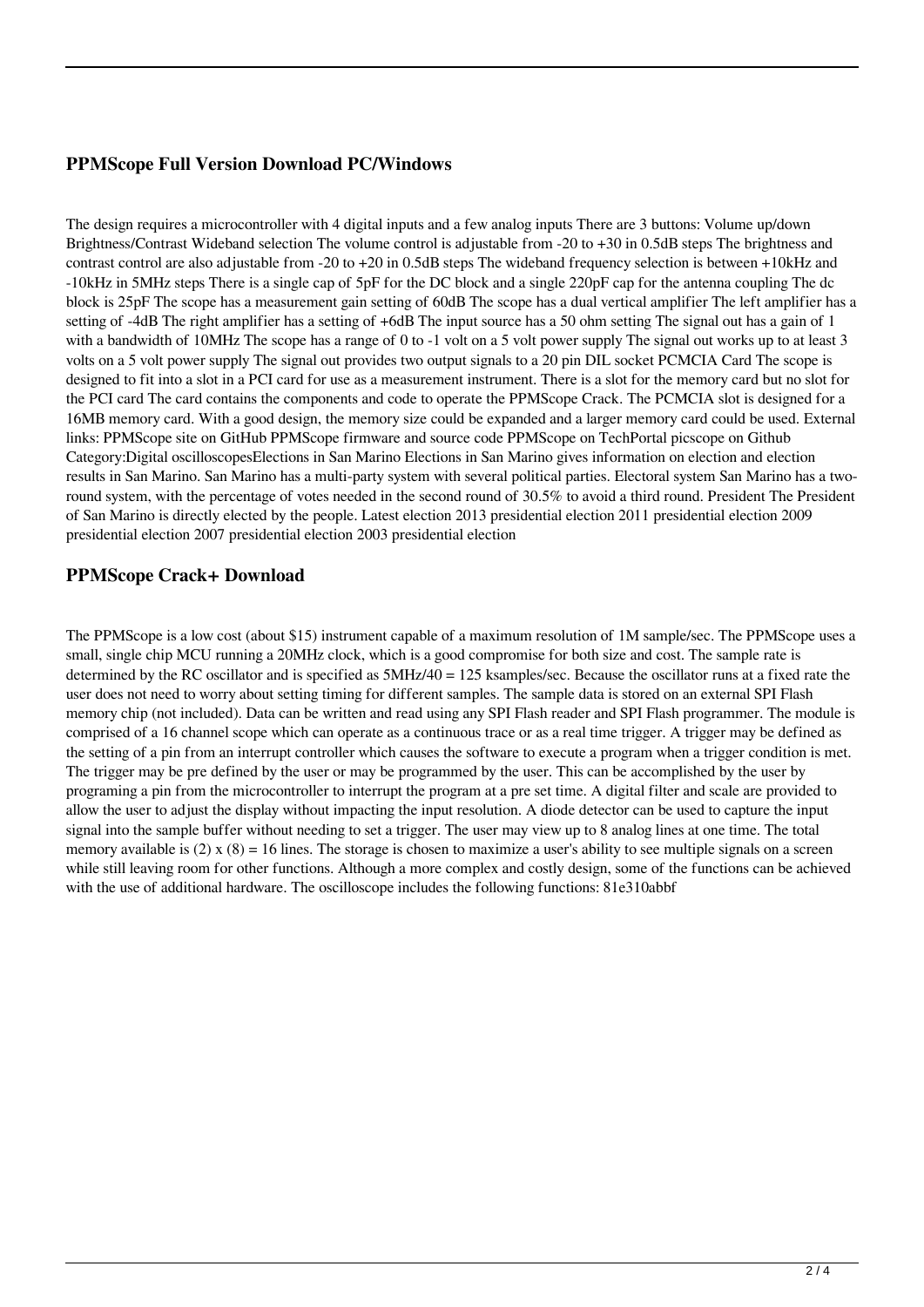# **PPMScope**

----- | --- Bandwidth: 20 MHz Sample Rate: 5.0 Mhz Total Buffer: 20,000 samples Sample Count:

#### **What's New in the?**

The scope runs at a 3.3V logic supply. The oscilloscope uses a 1k resistor to produce the positive supply from the power supply. The 10k resistor for the AC coupling network is much more expensive than using a 1k pot. The oscilloscope has a sample buffer of 10 µS and can run up to 1 MHz at a sample rate of 500 kHz. The PPMscope has a 12 bit A/D converter (10 bit for the output). The horizontal resolution of the PPMscope is 1280 dots and the vertical resolution is 576 dots. It has an effective trigger width of 300 nS for the PIC16F877A and 25 nS for the 40F877A. The oscilloscope has a 10MS/s sampling rate and thus can sample 1000 samples in the microsecond range. The oscilloscope has an LED for visual trigger to assist with test setup. For added fun there is an interupt program for the microcontroller to control the oscilloscope and display the on screen number of samples. The PPMscope has a selectable LED driver so that the user can drive any of the available LEDs on the PIC16F877A. They can be configured so that they are triggered by a trigger, horizontal or vertical sync or a strobe. The oscilloscope can be synchronized to the main clock or run at its own speed. The scope runs in a "freeze" mode where it will not respond to trigger. There is a menu where the user can set the freeze to 2 nS to 100 nS. The PPMscope only displays on screen the complete number of samples when the menu is set to "show full number". It can be set to "show full number at first" which will display on the screen the complete number of samples plus any additional samples which would be on the next screen. PPMScope Specifications: PIC16F877A 20MHz 3.3V Logic 10  $\mu$ S Sample Buffer 10-bit A/D converter 12-bit Digital-to-Analog converter 1k and 10k resistor with 10k pot for Vref 5×20 mΩ 1kΩ 3.3V 2.2mA 1200 mA @ 5V 600 mA @3.3V 0.5 µA 1MHz sampling rate LED 8 LEDs 1 kΩ resistor 1 NΩ Resistor 15 nA Optional Re-Trigger 256 bytes of SRAM 60 nS PPMscope "Freeze" 10MS/s sampling rate 3000 nS PPMscope "Freeze"